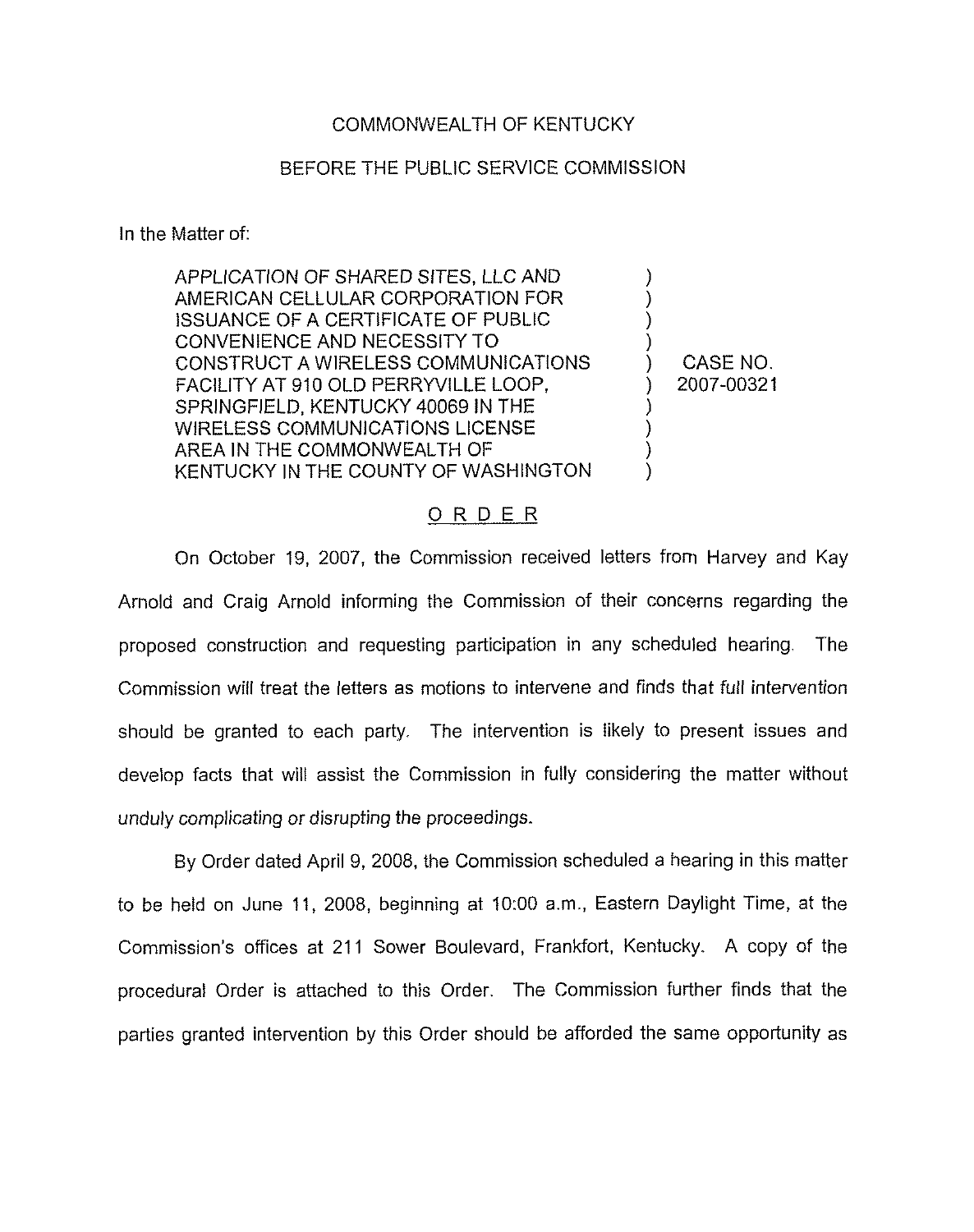other Intervenors to produce evidence and offer testimony in support of their position regarding the proposed construction.

The Commission, being otherwise sufficiently advised, HEREBY ORDERS that:

 $1.$ Harvey and Kay Arnold shall be granted full intervention in this matter.

2. Craig Arnold shall be granted full intervention in this matter.

3. All parties granted intervention by this Order shall be entitled to the full rights of a party and shall be served with the Commission's Orders and with filed testimony, exhibits, pleadings, correspondence, and all other documents submitted by parties after the date of this Order,

4. Should any party granted intervention by this Order file documents of any kind with the Commission in the course of these proceedings, a copy of said documents shall also be served on all other parties of record.

5. Any party granted intervention by this Order who intends to appear at the hearing and present evidence against construction of the proposed Cell Facility shall file, within 10 days of the date of this Order, a statement of intent to appear in opposition.

6. If they so desire, any party granted intervention by this Order shall file with the Commission within 10 days of the date of this Order a list of specific, suitable, and acceptable alternative locations, other than the proposed site, for construction or collocation, along with any supporting technical radio frequency information, evidence, and technical rationale, where the proposed Cell Facility might be located or constructed. No intervenor shall produce evidence regarding any suitable and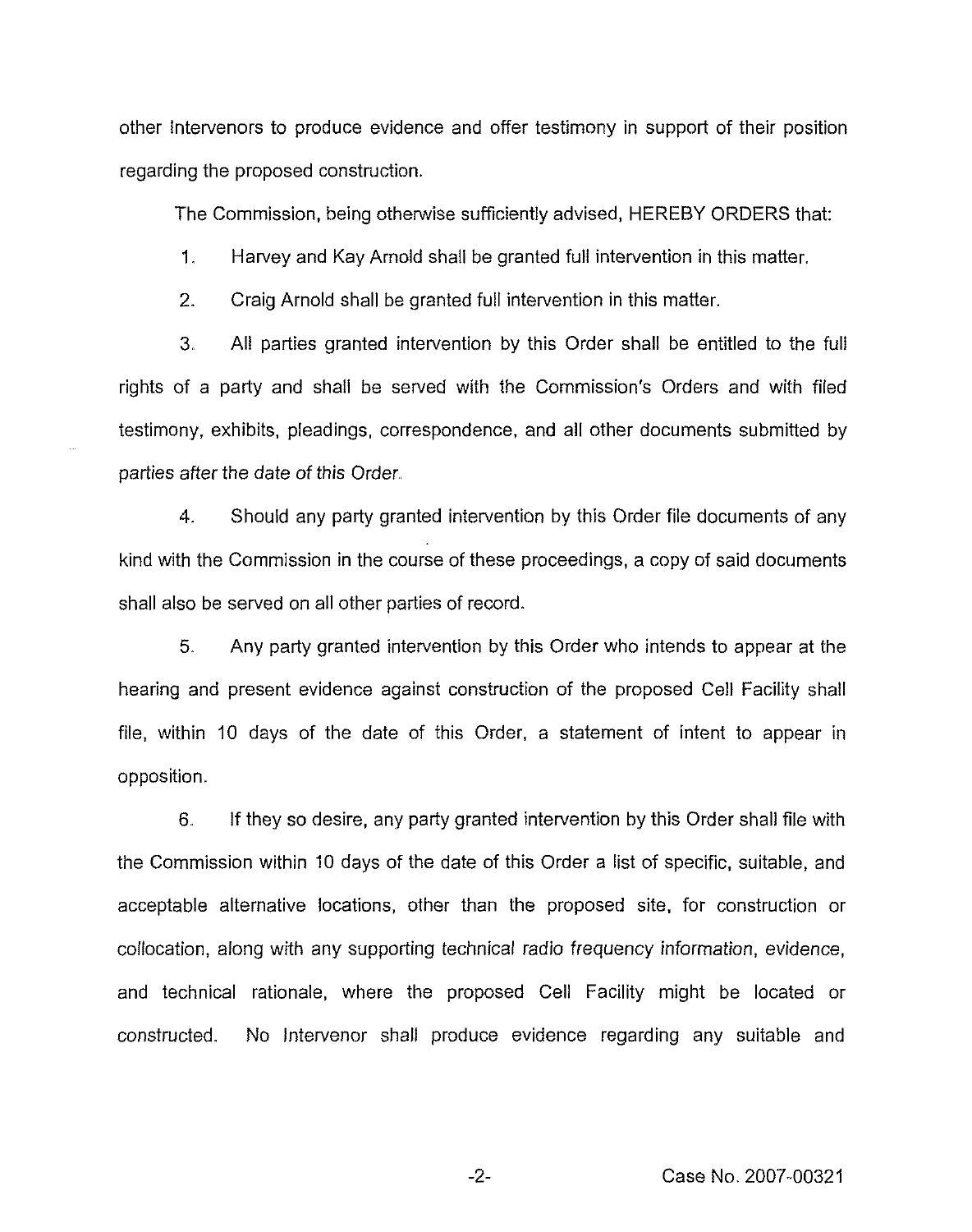acceptable alternative site or sites at the hearing except as to those locations of record, properly identified in this paragraph.

7. Shared Sites, LLC, as the ultimate owner, and American Cellular shall have a period of 20 days from the date of this Order to respond to the proposed alternative locations, if any, identified by the parties granted intervention herein. The response shall provide information and evidence of the availability and technical feasibility related to the proposed location described in this Order, detailing whether it is an acceptable and suitable alternative location.

8. On or before May 12, 2008, the parties shall file with the Commission a list of witnesses they propose to produce at hearing, together with a brief summary as an offer of proof for each witness.

9, Any interested person shall have the opportunity at the public hearing to present comments on the proposed Cell Facility.

Done at Frankfort, Kentucky, this 1st day of May, 2008.

By the Commission

 $\eta_{\mathcal{U}}$ Executive Director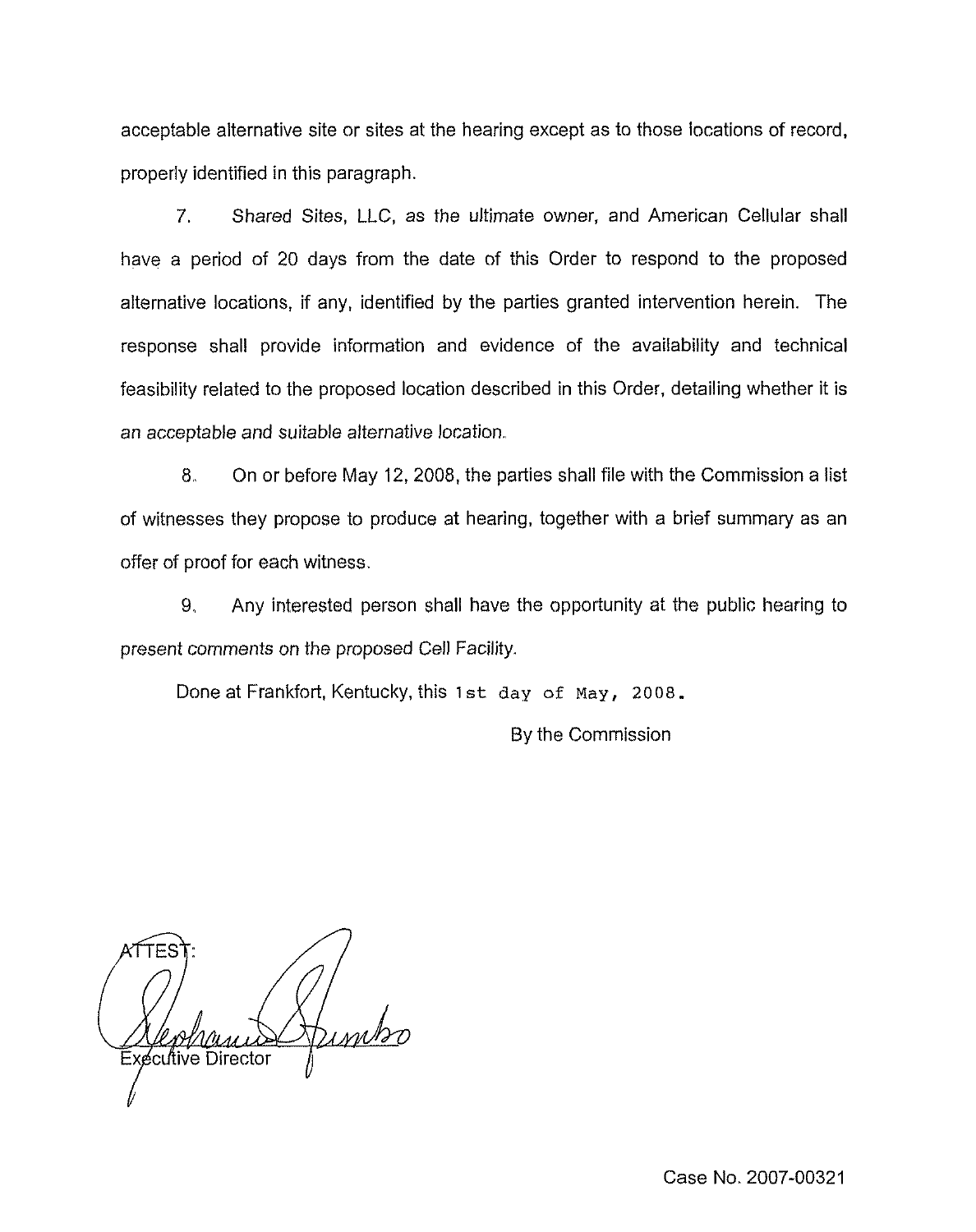#### COMMONWEALTH OF KENTUCKY

### BEFORE THE PUBLIC SERVICE COMMISSION

ln the Matter of:

| APPLICATION OF SHARED SITES, LLC   |   |
|------------------------------------|---|
| AND AMERICAN CELLULAR CORPORATION) |   |
| FOR ISSUANCE OF A CERTIFICATE OF   |   |
| PUBLIC CONVENIENCE AND NECESSITY   |   |
| TO CONSTRUCT A WIRELESS            |   |
| COMMUNICATIONS FACILITY AT         | Г |
| 910 OLD PERRYVILLE LOOP.           |   |
| SPRINGFIELD, KENTUCKY 40069        |   |
| IN THE WIRELESS COMMUNICATIONS     |   |
| LICENSE AREA IN THE                |   |
| COMMONWEALTH OF KENTUCKY           |   |
| IN THE COUNTY OF WASHINGTON        |   |

CASE NO 2007-00321

### ORDER

On November 2, 2007, Shared Sites, LLC as the ultimate owner and American Cellular Corporation ("Shared Sites") filed an application requesting the issuance of a Certificate of Public Convenience and Necessity ("CPCN") to construct, maintain, and operate a wireless telecommunications facility ("Cell Facility") located at 910 Old Perryville Loop, Springfield, Kentucky, in an area that is unzoned and outside the jurisdiction of a planning commission. By Commission Order dated January 23, 2008, Susan K. Breeding was granted full intervention, since her residence and property are located near the tower and she might be able to assist in the development of issues before the Commission

If the Intervenor, Susan K. Breeding, or anyone granted intervention hereinafter, wishes to appear at the hearing in opposition to the application for the proposed Cei!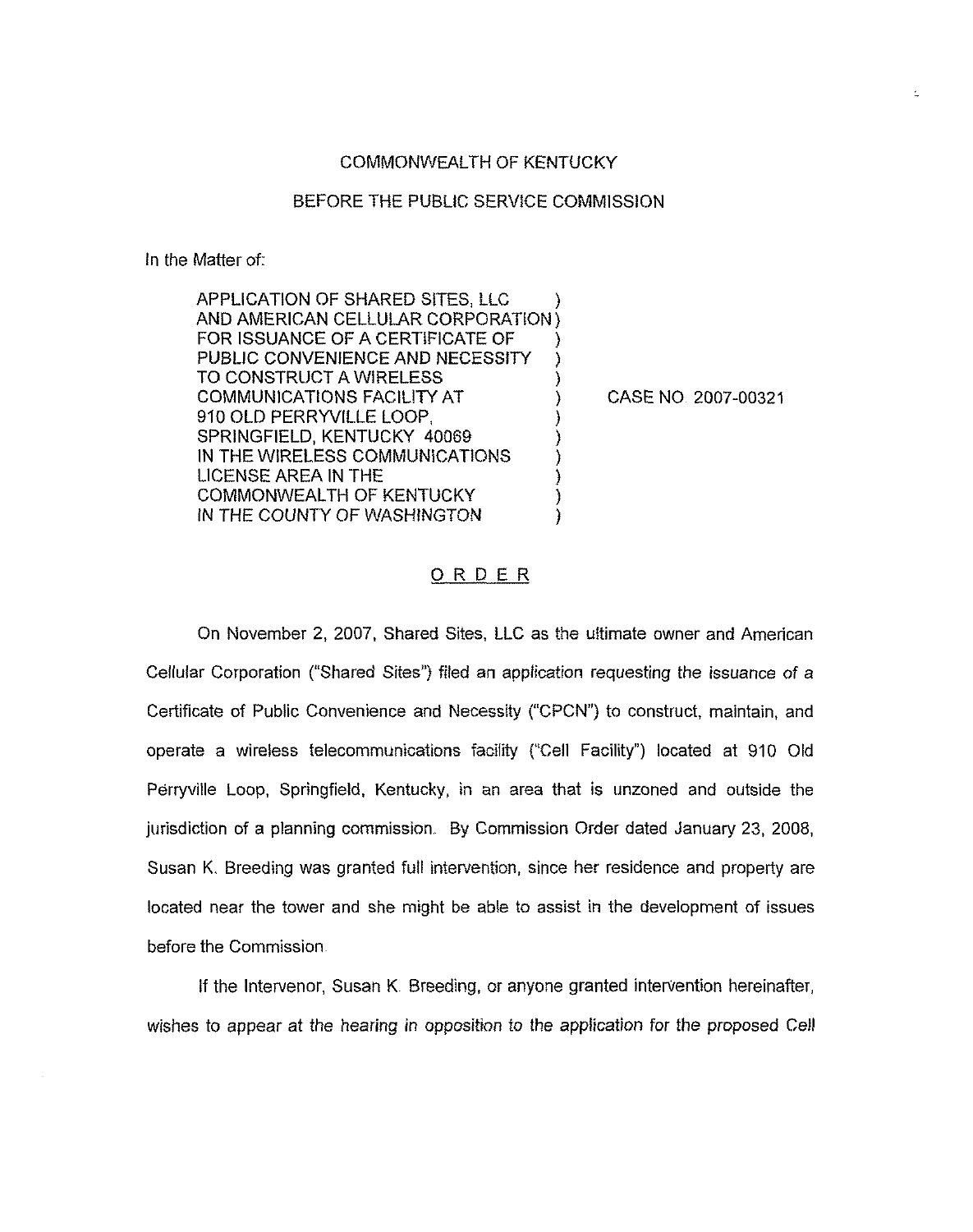Facility, he or she must, within 10 days of the date of this Order, so notify the Commission in writing. A copy of that notice from the Intervenor shall be maiied or delivered to all the parties of record. if no statement of intent to appear at the hearing and to present evidence against the construction of the proposed Cell Facility is received by that date, the hearing will be canceled and the matter will be submitted to the Commission for a decision based on the existing record

All Intervenors are notified that, if they choose to do so, they have a period of 10 days from the date of this Order or the date of the Order granting them intervention to submit to the Commission and Shared Sites a list, with supporting technical information and evidence, of specific potential and suitable alternative locations where the proposed Cell Facility might be located, other than the proposed site named in the application. This list is commonly referred to as "suitable and acceptable sites." No Intervenor may introduce evidence during the hearing regarding any alternative location for the proposed tower, except in regard to the specific locations of record described in this Order

Responses by Shared Sites to any Intervenor's potentially suitable and acceptable alternative locations shall be filed with the Commission and the intervenors within 25 days of the date of this Order. Shared Sites should include in its response a report of its view of each location, supported by information of a technical nature and evidence concerning the availability and technical feasibility of such location

The issues to be addressed at hearing include: (1) the public convenience and necessity for the construction and operation of the Cell Facility; (2) the design, engineering, and construction of the Cell Facility (jurisdictional safety issues),

 $-2-$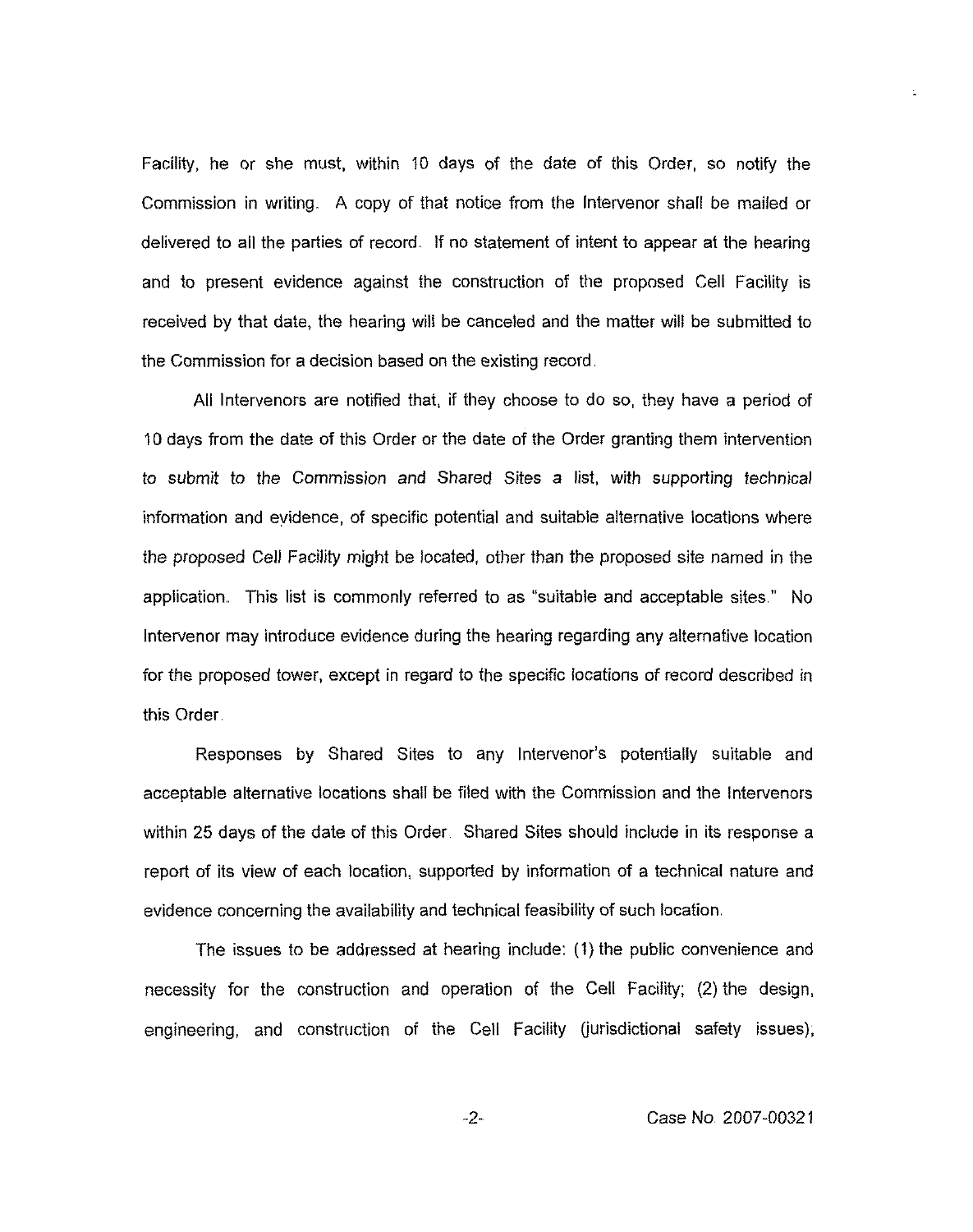(3) character of the general area concerned and the likely effects of the installation of the proposed Cell Facility on nearby land uses and values; (4) any suitable and acceptable alternative or collocation site, other than the proposed site in the CPCN application as ordered herein, that has been properly and timely filed with Shared Sites and the Commission; and (5) any other issues that might arise during the course of the hearing.<sup>1</sup>

Shared Sites, pursuant to applicable law, must be represented before the Commission by an attorney licensed to practice in Kentucky Shared Sites is a West Virginia Limited Liability Company and is authorized to conduct business in Kentucky Kamal Doshi and Timothy J. Duffy filed the application on behalf of Shared Sites, however, neither Mr. Doshi nor Mr Duffy is an attorney licensed to practice in Kentucky $^2$ 

person may engage in the practice of law in Kentucky without first obtaining a license to practice The practice of law is:

> [A]ny service rendered involving legal knowledge or legal advice, whether of representation, counsel or advocacy in or out of court, rendered in respect to the rights, duties,

÷.

 $1$  The Federal Communications Commission ("FCC") has exclusive jurisdiction over radio transmissions, including radio frequency interference. The Commission is not authorized to consider the "environmental effects of radio frequency emissions"<br>(including health issues) that comply with the FCC standards. See 47 U.S.C. (including health issues) that comply with the FCC standards. <sup>g</sup> 332(c)(7). See also Southwest Bell Wireless, inc. v. Johnson Countv Board of Education, 199 F 3d 1185 (10<sup>th</sup> Cir. 1999) Accordingly, this issue will not be considered at hearing.

<sup>&</sup>lt;sup>2</sup> The directory of the Kentucky Bar Association does not list any licensed attorneys with the names of Kamal Doshi or Timothy Duffy See http://www.kybar.org/ Default aspx?tabid=26 (last visited Apr. 2, 2008).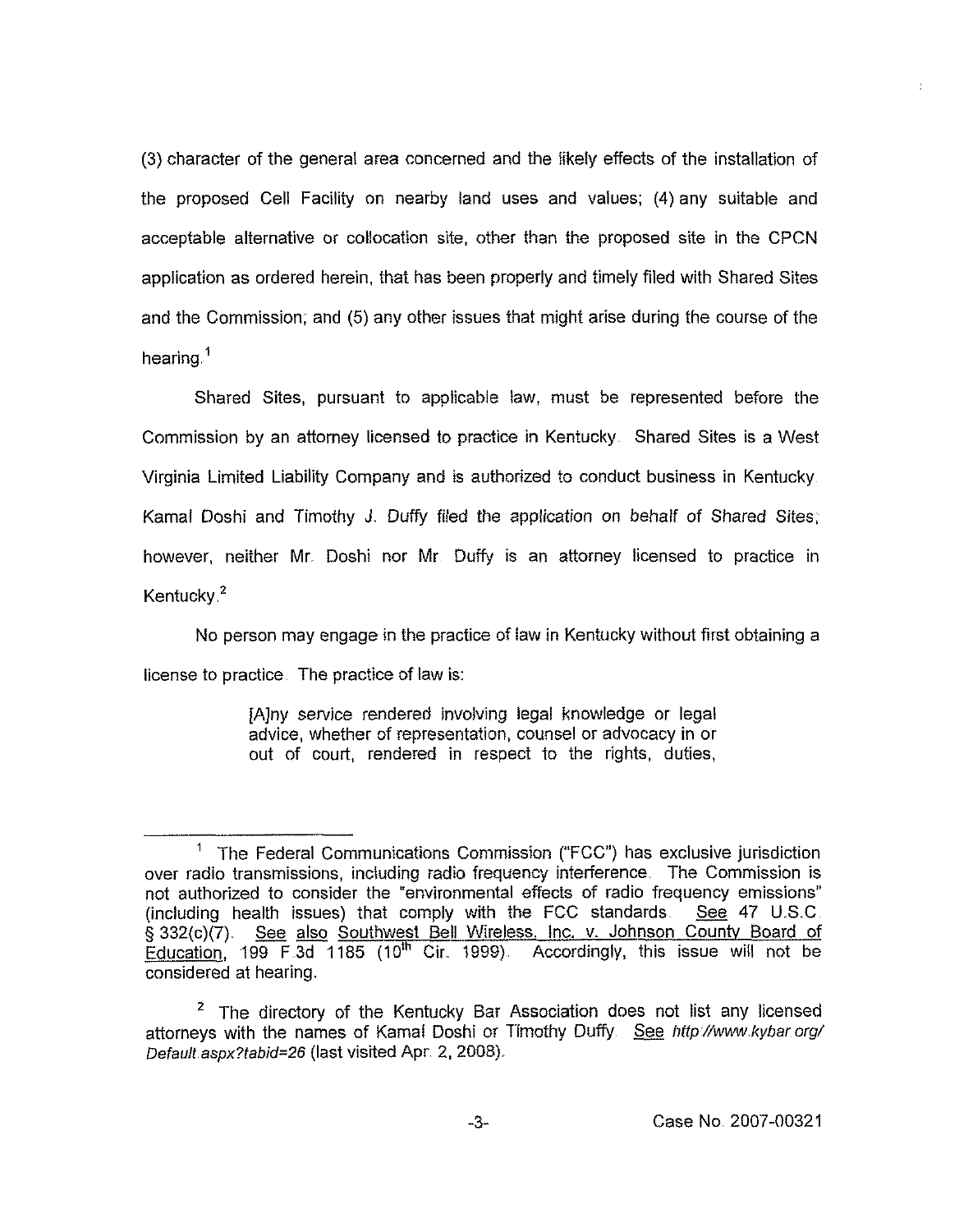obligations, liabilities, or business relations of one requiring the services. $3$ 

It includes the representation of a corporation before a state administrative agency.<sup>4</sup>

As to its own proceedings, this Commission has adopted a similar position and has required that those representing the interests of others before us be licensed attorneys. In a previous case, the Commission ordered that:

> [A]ny attorney who is not licensed to practice in the State of Kentucky and who seeks to represent a client or employer before this Commission must engage a member of the Kentucky Bar Association.

It logically follows that if an unlicensed attorney may not represent a client before this Commission, neither may a layman Therefore, in order for this case to proceed, an attorney licensed to practice in Kentucky must make an entry of appearance on Shared Sites' behalf.

The Commission, heing otherwise sufficiently advised, HEREBY ORDERS that:

<sup>1</sup> All Intervenors shall be entitled to the full rights of a party at any hearing in this matter. Should any Intervenor fiie a document of any kind with the Commission during the course of this proceeding, said Intervenor shall also serve a copy of said document on all the parties of record or other parties to this action.

<sup>4</sup> Kentucky State Bar Association v. Henry Vogt Machine Co., 416 S.W.2d 727 (Ky 1967)

 $\cdot$ 

<sup>&</sup>lt;sup>3</sup> Kentucky Supreme Court Rule 3 020

Administrative Case No 249, Practice Before the Commission by Attorneys Non-Licensed in the Commonwealth of Kentucky (Ky. PSC June 15, 1981) at 2. See also Case No. 2004-00348, Howard Keen v. Carroll County Water District # 1 (Ky. PSC Oct 15, 2004)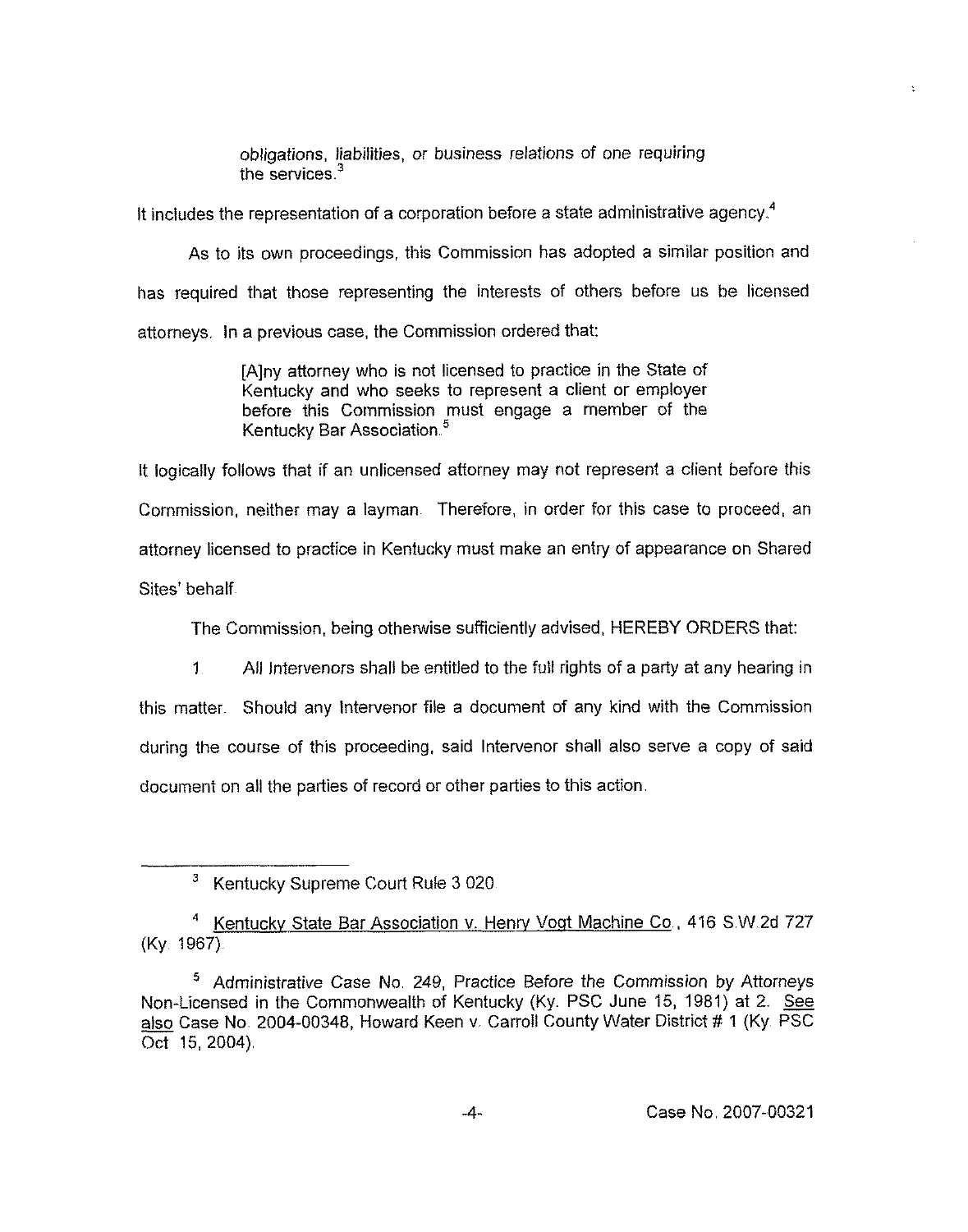2 A hearing on the proposed Cell Facility is scheduled for June 11, 200B, beginning at 10.00 a m, Eastern Daylight Time, at the Commission's offices at 211 Sower Boulevard, Frankfort, Kentucky.

3 Any intervenor who intends to appear at the hearing and present evidence against construction of the proposed Cell Facility shall file, within 10 days of the date of this Order, a statement of intent to appear in opposition. If no statement is filed within 10 days of the date of this Order, the hearing shall be canceled and the matter shall be submitted to the Commission on the existing record,

4 If they so desire, Intervenors shall file with the Commission, within 10 days of the date of this Order or the date of the Order granting them intervention, a list of specific, suitable, and acceptable alternative locations, other than the proposed site, for construction or collocation, with supporting technical radio frequency information, evidence, and technical rationale, where the proposed Ceil Facility might be located or constructed. No Intervenor shall produce evidence regarding any suitable and acceptable alternative site or sites at the hearing except as to those locations of record, properly identified in this paragraph,

5. Shared Sites shall have a period of 25 days from the date of this Order to respond to the Intervenors' proposed alternative locations. The response shall provide information and evidence of the availability and technical feasibility related to the proposed location described in this Order, detailing whether it is an acceptable and suitable alternative location.

 $\ddot{\phantom{a}}$ 

 $-5-$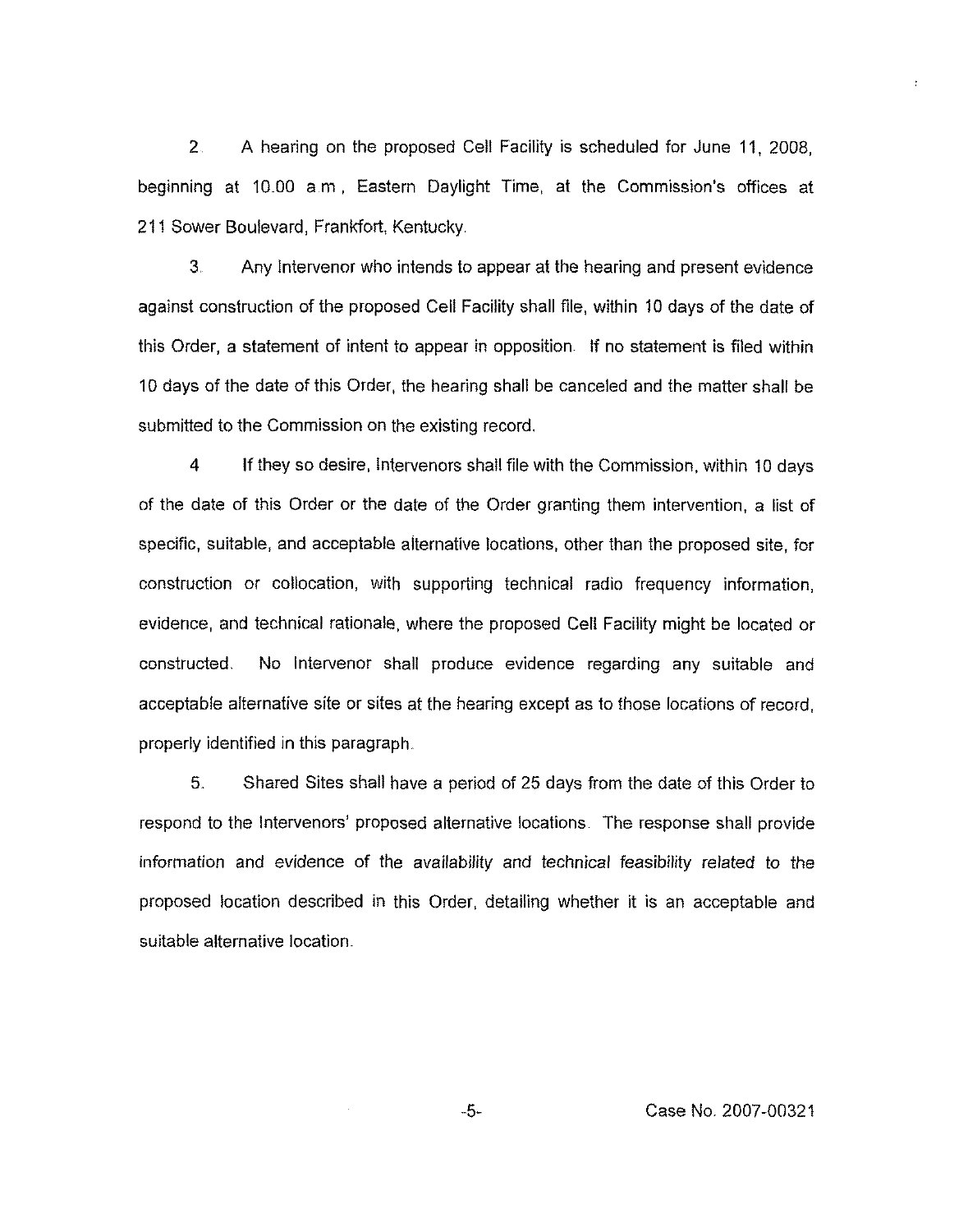6. On or before May 12, 2008, the parties shall file with the Commission a list of witnesses they propose to produce at hearing, together with a brief summary as an offer of proof for each witness

7. Shared Sites shall appear at the hearing and shall be prepared, at a minimum, to address the following issues.

a. Public necessity for the construction and operation of the Cell Facility.

b. Jurisdiction of safety issues, design, engineering, and construction, including the suitability and preparation of the Cell Facility.

c. Character of the general area of concern and the likely effects of the Cell Facility on nearby land uses and values.<sup>2</sup>

d Proposed alternative locations or sites that have been filed in the record by the Intervenors pursuant to this Order.

8, The FCC has exclusive jurisdiction over issues regarding radio frequency, interference, and radio frequency emissions The Commission will not receive any evidence regarding this matter in the proceeding herein because it is without authority to consider such evidence.

9 Any interested person shall have the opportunity to present comments on the proposed Cell Facility.

<sup>&</sup>lt;sup>2</sup> KRS 278.650 states, "In reviewing the application, the commission  $\frac{may}{m}$  take into account the character of the general area concerned and the likely effects of the installation on nearby land uses and values" (Emphasis added)